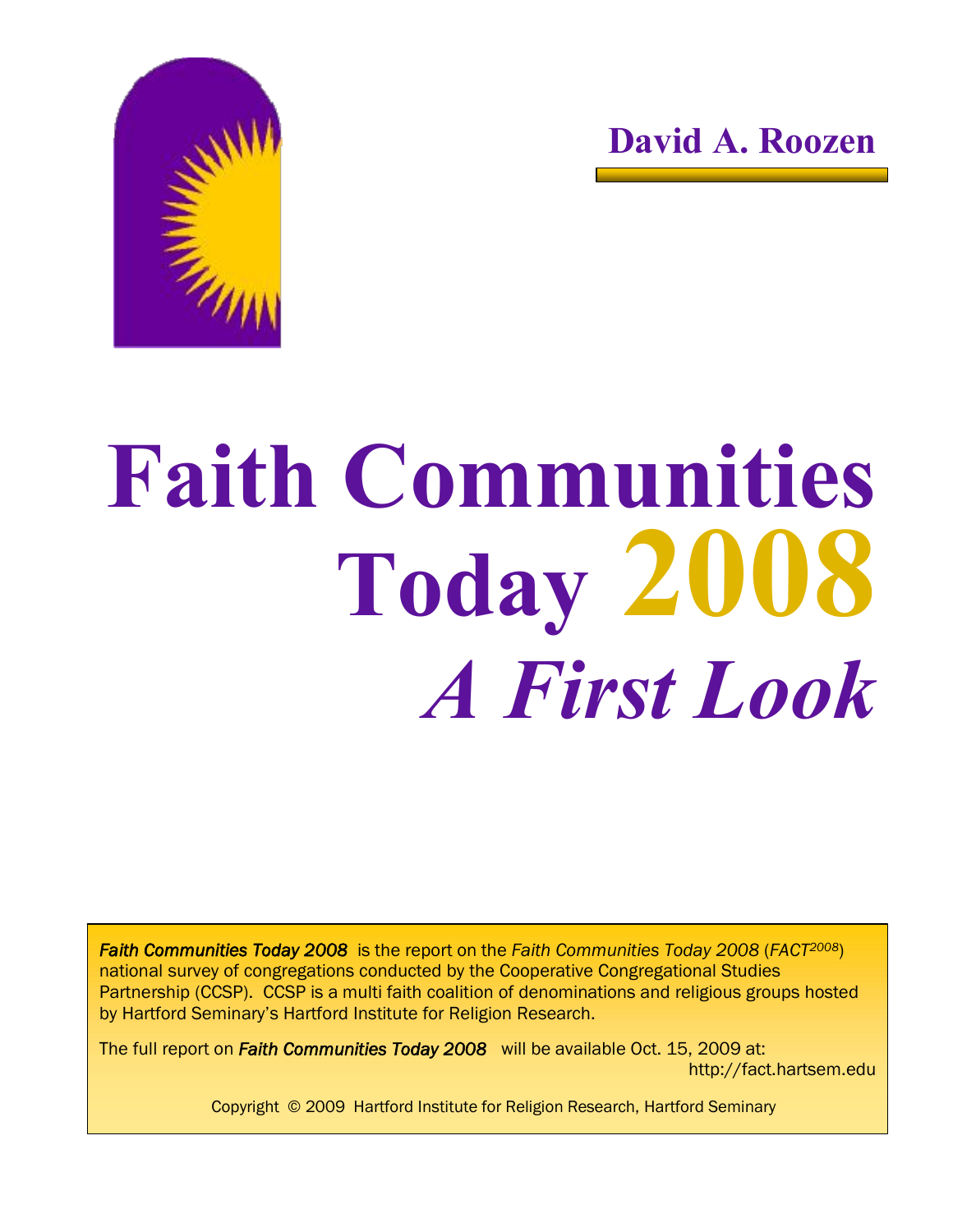# Introduction

The following first look at *FACT<sup>2008</sup>* focuses on what we take to be the most significant storyline in the survey results. It is a story of concern, but also of hope. It is the story of an emerging, but persistent and broad based downward drift in congregational vitality (and note, the survey results are from before the economic crisis that began in late 2008). But it is also a story of pockets of vitality that are suggestive of the potential for moving forward.

A copy of the *FACT <sup>2008</sup>* questionnaire is available on the *FACT* Web site and should be consulted for exact question and response category wordings. Key informants in each surveyed congregation, typically the senior or sole clergy leader, completed the survey. The survey sample is a composite of three layers of random national samples designed to represent the universe of American congregations. The final aggregated data set contains questionnaires from 2,527 congregations. The sampling error for such types of samples is difficult to calculate with precision. We estimate it to be +/- 4 percent. A fuller description of the sample is contained on the back page.

A First Look is exactly that. The full report on *FACT <sup>2008</sup>* will be available Oct. 15, 2009 on the FACT Web site (http://fact.hartsem.edu). Its 12 sections include:

- I. Trends at a glance
- II. Worship
- III. Identity
- IV. Program
- V. Youth
- VI. Attracting and tracking new members
- VII. Assimilated new members and deepening lay leadership
- VIII. Conflict
- IX. Fiscal health and conflict
- X. Budget profiles
- XI. Clergy education and congregational health
- XII. Clergy time usage.

The Faith Communities Today series of national surveys of American congregations was launched in 2000 with the largest national survey of congregations ever conducted in the United States, containing information from.14,301 local churches, synagogues, parishes, temples and mosques. It will be replicated in 2010, and like *FACT<sup>2000</sup>* the decadal replication will be a mega survey timed to coincide with the decadal U.S. Census. Between decadal surveys CCSP is committed to conduct more typically sized, national surveys of American congregations to track short-term changes and highlight a limited number of key areas of congregational life and structure. *FACT<sup>2005</sup>* was the first of these. *FACT2008 ,* the results of which are presented in this report, is the second.

Online copies of all CCSP/FACT publications are available on the FACT Web site, including:

*Faith Communities Today 2000* (March, 2001) *American Congregations 2005* (June, 2007).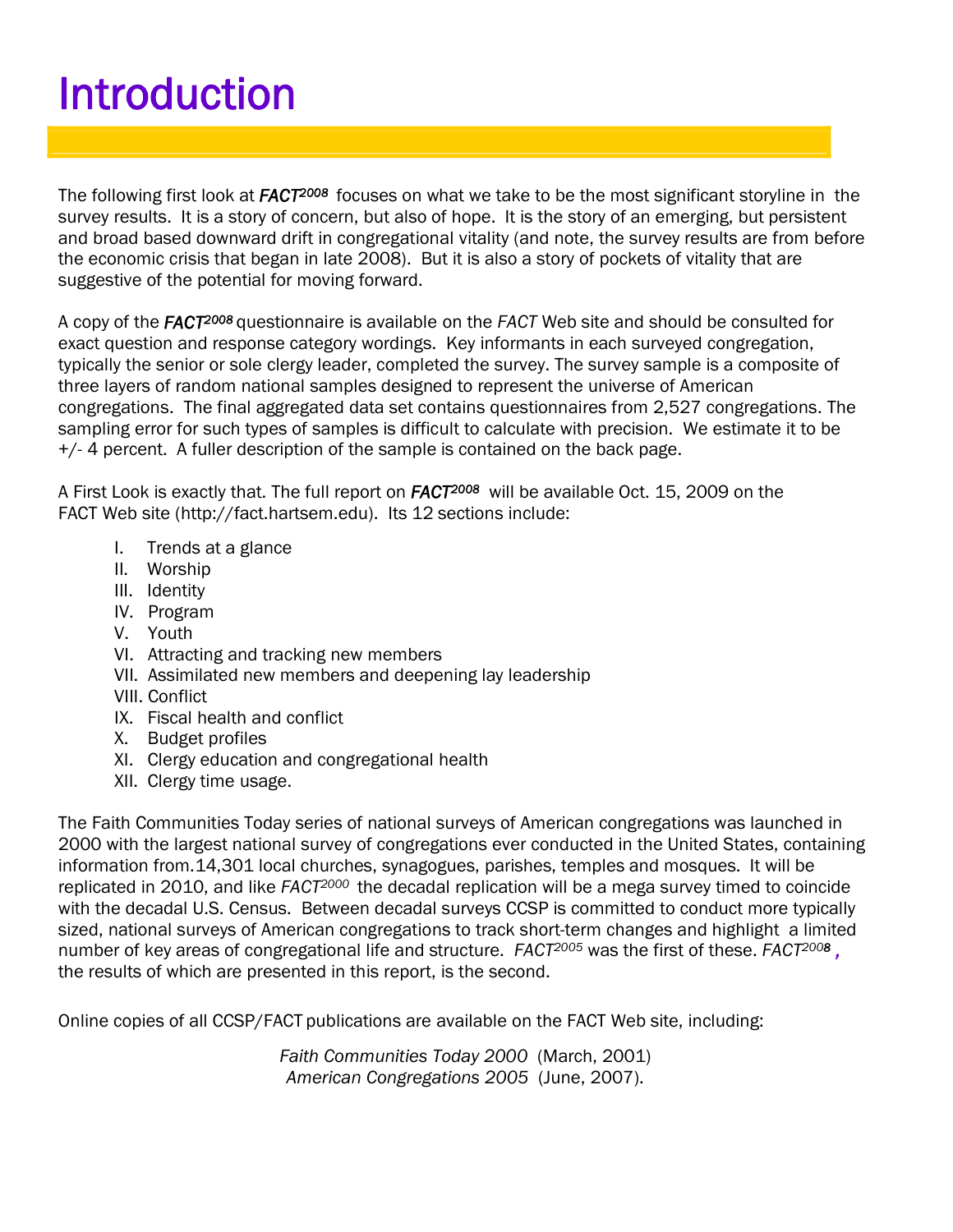## **First The Bad News**

The FACT survey trend data for American congregations beginning at the turn of the new century has to be sobering, especially as new measures of vitality have been added. The clear and consistent short-term direction is negative – including worship attendance growth, spiritual vitality and sense of mission and purpose (Figure 1). And as suggested by the eight-year decline in financial health seen in Figure 2, it is a likely that the broader erosion of vitality dates to at least 2000. What makes this even more sobering is the fact that this pattern of decline, here shown for American congregations as a whole, also holds within each of FACT's four primary faith families - oldine Protestantism, Evangelical Protestantism, Catholic and Orthodox, and Other World Religions with few exceptions.

The cultural revolution carried by and within the baby boomers proved especially challenging for America's religious institutions as participation and membership rates dropped precipitously from the late 1960s through the late 1980s. The 90s brought an overall plateau, the result of slight increases among new immigrant groups and Evangelical Protestants that offset continued stagnation within old line Protestantism. In the absence of any true national sample of American congregations prior to 1999, it was presumed that these trends in membership and participation also accurately reflected the general state of our nation's faith communities. Long-term old line decline, slowing Evangelical growth, immigrant fueled Catholic stability, and a growing, but still small presence of other world religions. Clearly the new century has brought a new period for slow, but general retreat for America's congregations. There are good reasons for believing the same is also true for individual religiosity in our country.



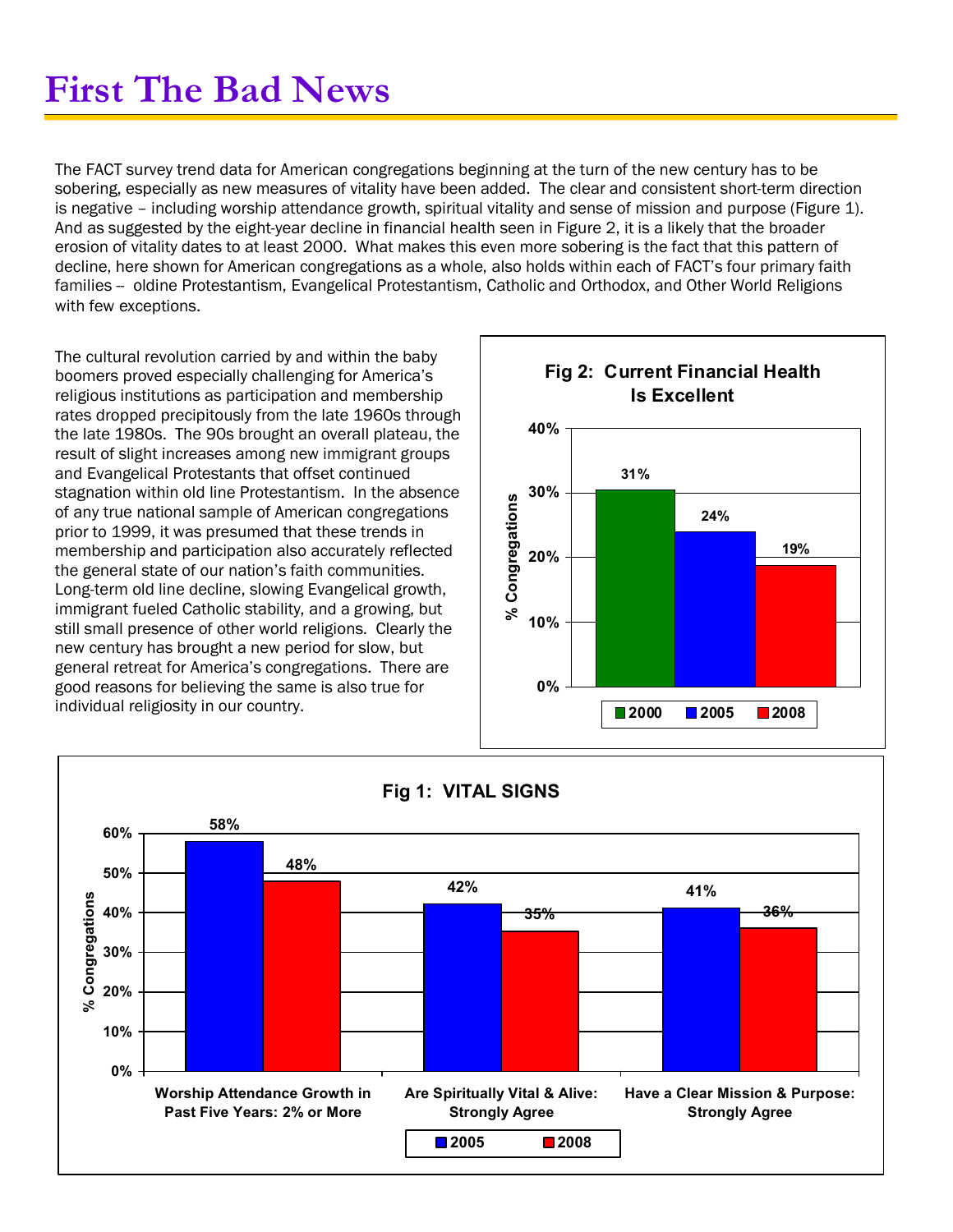# **Not Everything Declined**

Between religion's prominence in international politics and the sexual politics that are invasive of so many of our country's national denominational meetings, one has to wonder why the sacred's pale of peace is so frequently riled with conflict. FACT2000 confirmed that America's congregations were not exempt from such contestation and that, as one might expect, conflict sapped vitality. The more serious the conflict the more corrosive it was of vitality. There is, therefore, both good and bad news in Figure 3. The bad news is that conflict remains nearly as pervasive in 2008 as it was in 2000. The good news is that the reach of conflict into America's congregations has not increased across the last eight years.

One of the ironies of conflict is that in many instances, and especially if well managed, it is an essential ingredient and byproduct of vitality-enhancing change. Such was clearly the case for conflict and changes made in a congregation's worship and vitality in FACT2000. Congregations that changed their style of worship had greater levels of conflict than those that did not, but especially in those congregations in which the conflict never became serious, they also had higher levels of vitality.

Changing one's style of worship has been a catalyst for vitality for many congregations, and as shown in Figure 4 it appears that the rate of this kind of change has ticked up slightly from 2005 to 2008.

However, not all worship changes provide a boost to vitality. Figure 5 shows the percentage of congregations that had a 2 percent or more growth in worship attendance from 2003 to 2008 for four types of congregations – those that say they have a traditional style of worship and haven't changed it in the previous five years; those that have a traditional style, but say there has been some change; those that say they have a contemporary style of worship and it hasn't changed in the past five years (early contemporary adaptors); and those that have changed in the past five years and currently have a contemporary style (recent adaptors). The affinity between contemporary worship and growth is clear. What is somewhat surprising is the very slight drop in change within a traditional style.

**Fig 3: Conflict Holds Steady 75% 74% 0% 15% 30% 45% 60% 75% Had Conflict in Past Five Years in One or Another of Four Key Areas: Finances, Worship, Leadership, Program Priorities %Congregations 2000 2008 Fig 4: Worship Change Ticks Up 9% 12% 0% 5% 10% gre 15% 20% Changed Worship A Great Deal In Last Five Years %Congatio** <u>ຕ</u>້ 15 **2005 2008 Fig 5: Contemporary Worship & Change Helps Fill The Pews 44% 41% 53% 64% 0% 15% 30% 45% 60% 75% Always Trad Changed Within Trad Early Contemp Ad ap to rs Recent Contemp Adaptors %Congregations with 2 % or more Increase in Worship At endance FACT 2008**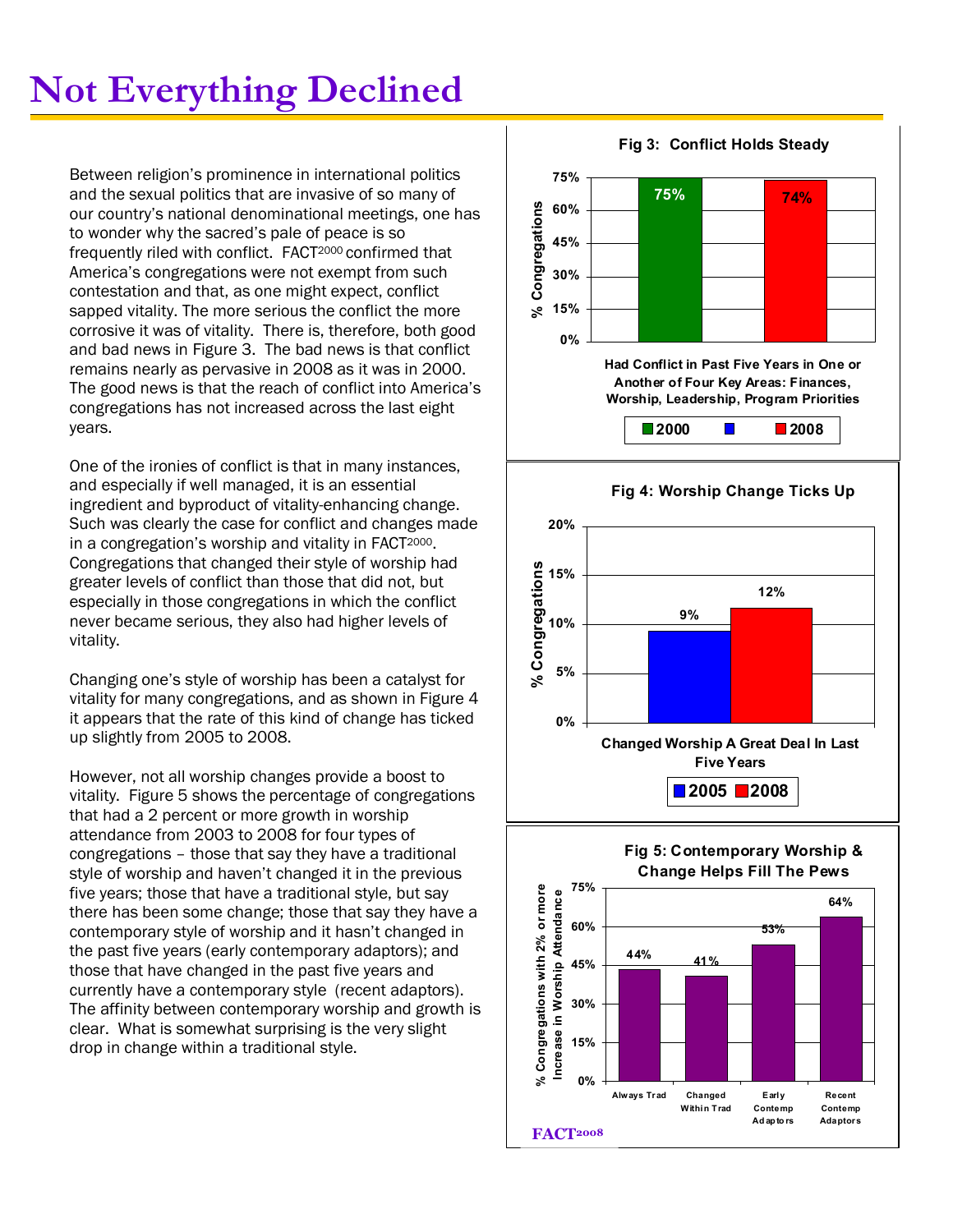# **Vitality & Congregational Identity**

Most discussions of congregational identity focus on content. But what most organizational theorists say is that strength of identity or distinctiveness of identity is equally, if not more, important.

To test this insight, FACT<sup>2008</sup> asked congregations whether or not they were different than other congregations in their community. Just under a quarter felt they were very different than other congregations in their community (i.e., had a very distinct sense of self), another quarter felt they were somewhat different, just under a third felt they were somewhat or very much the same and nearly 20 percent were not sure.

More importantly, as shown in Figure 6, having a very distinct sense of self is dramatically related to spiritual vitality, this being true within each of FACT<sup>2008'</sup>s faith families. Similarly, although not quite as strong, there is also a significant positive relationship between strong



sense of self and other measures of congregational vitality like financial health, worship attendance growth and lack of conflict.

This relationship between vitality and sense of self is consistent with other FACT findings that show a similar relationship between identity items and vitality. Perhaps most notable of these are the strong relationship between clarity of mission and purpose and vitality, and the fact that vitality peaks at both the conservative and the liberal extreme of theological orientation.

# **The Challenge of Aging Memberships**

It is typical to think about a congregation's identity in terms of beliefs and religious practices. But other distinguishing characteristics can be highly significant. The age profile of participants is one of these. Certainly the age structure of oldline Protestant congregations is distinctive as shown in Figure 7. Specifically the figure shows the percentage of congregations in which 26 – 50 percent and 50 percent or more adult participants are 65 years of age or older. What it finds is that in stark contrast to FACT's other faith families, nearly six of every 10 congregations within oldline Protestantism fall into one of these two categories (that is, in nearly six of every ten oldline congregations, a quarter or more of participants are seniors). This is nearly twice as great as for any other family and nearly three times as great as for Evangelical Protestant congregations.

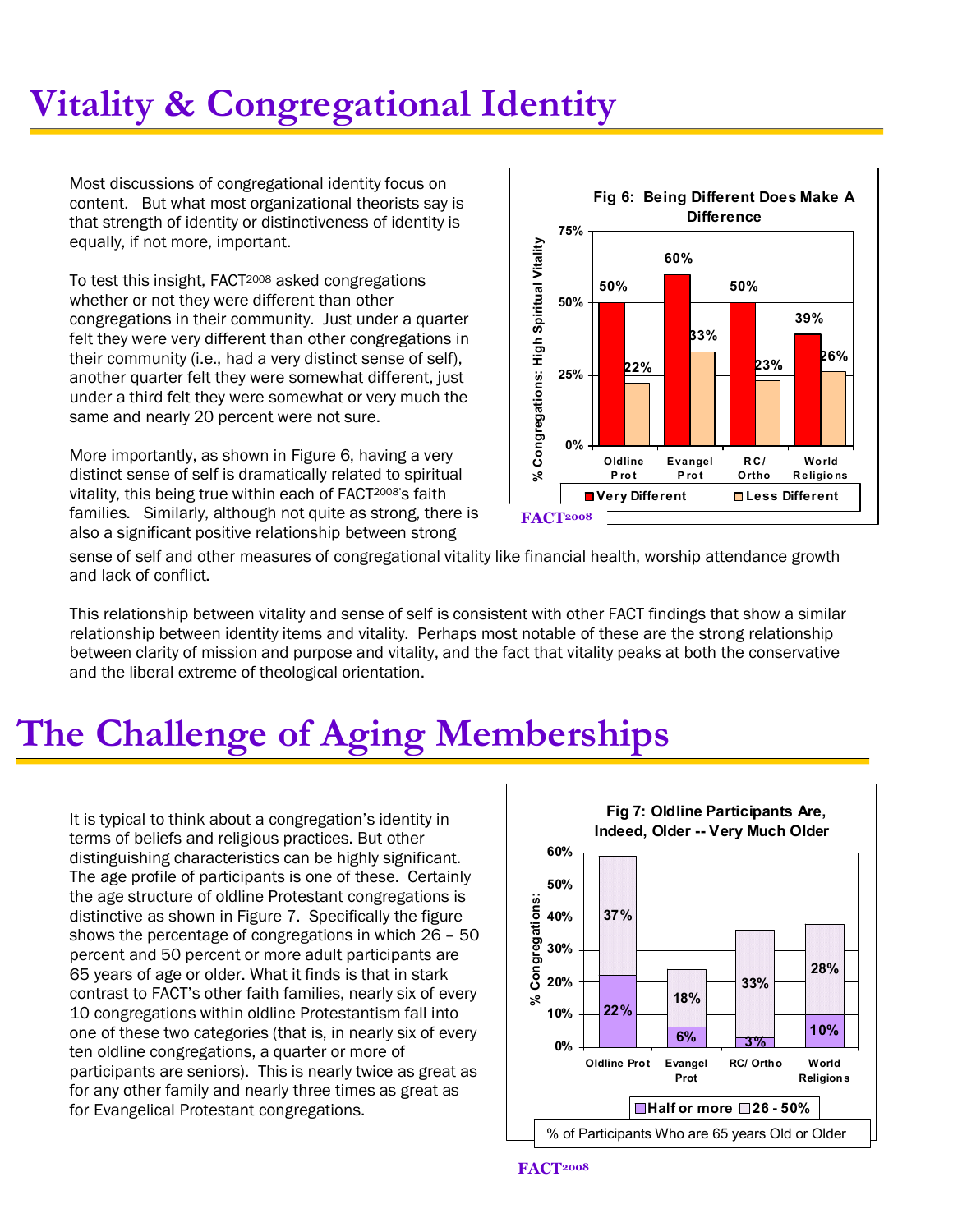Figure 8 points to the significance of a congregation's age structure, again using percentage of seniors; the more seniors the greater the challenge of growth. This is true within each of FACT's faith families.

Equally important, the same is true for each of our other key indicators of congregational vitality – the more seniors the lower a congregation's spiritual vitality on average, the poorer it's financial health, the less clarity about purpose, the less openness to change and the more conflict. Obviously there are vital congregations with a predominance of senior adults. But the pattern of challenge is strong and consistent. One wonders, therefore, why this remains one of the least discussed but most practically significant aspects of congregational life and identity, especially within oldline Protestantism.  $\|\cdot\|$  % of Participants Who are 65 years Old or Older

#### **Fig 8: The More Seniors The Greater the Challenge of Growth 60% 51% 31% 37% 0% 10% 20% 30% 40% 50% 60%**  % Congregations: 2% or more worship **1 10% 11 25% 25 50% 50% + Congregations: 2 % or more worship attendance growth in past five years FACT 2008**

## **Doing the Little Things**

Clarity and distinctness of identity, vibrant worship, openness to change, ability to manage conflict and diversity and excellence in programming are some of the big challenges that stand along the path to congregational revitalization. But there also appear to be more mundane, almost commonsensical, things which vital congregations do extremely well. FACT2000 found that members of vital congregations are much more involved in recruiting new people than in other kinds of congregations. We note here two other "little things" identified in FACT<sup>2008</sup>.

FACT2008 asked what congregations did, if anything, to help new people become more integrated and accepted into the life of the congregation. Using just three examples, Figure 9 shows that for each of the three – inviting one to a new person class, inviting one to help lead worship (reading, singing, taking up offering, etc.), and inviting one to become involved in a social ministry – the higher a congregation's spiritual vitality the more likely it was to extend the invitation. Their greater likelihood of inviting new persons to worship seems especially telling because all congregations worship so that the only additional effort required is the invitation.

Figure 10 turns to the care and feeding of lay volunteers, who provide the primary labor force for the vast majority of congregations. FACT2008 asked if a congregation provides regular training for its volunteers and then asked if volunteers regularly receive recognition for their service. Again the data is starkly clear, congregations that regularly do both are significantly more likely to be spiritually vital than those that only do one or the other, and more than twice as likely to be spiritually vital as those that don't do either. **FACT**<sup>2008</sup>

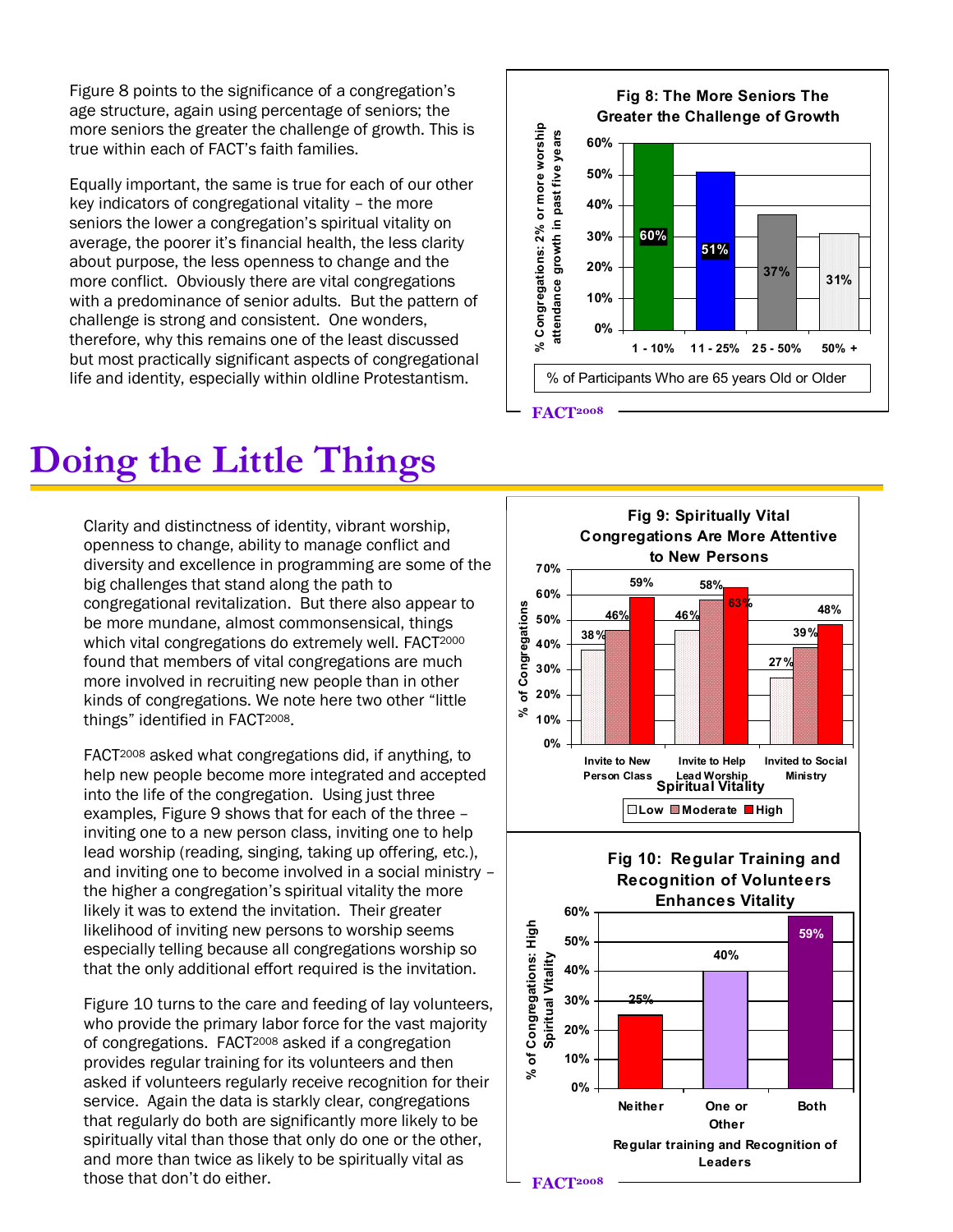# **Leadership, Leadership, Leadership**

FACT2008 found three leadership keys to spiritually vital congregations. The FACT survey asked how much time and attention a congregation's clergy leader gives to a wide range of leadership and ministerial tasks. The three that stood out as most strongly related to a congregation's spiritual vitality were:

- Promoting vision (Figure 11),
- Evangelism (Figure 12), and
- · Training lay leaders (Figure 13).

This was true regardless of denominational family.

FACT2008 also found that giving more attention to leading small groups and to contacting inactives was related to spiritual vitality, although more moderately than for the above.

Attention to four other leadership task areas showed a slightly more complex pattern. For each of worship planning, pastoral care, teaching and dealing with conflict, there was no relationship between attention and spiritual vitality among oldline congregations, but a moderately strong relationship for each of the other three denominational families.

Only two areas had no significant relationship to spiritual vitality – administration and representing the congregation in the community.

The same general patterns of relationship were found between attention to tasks of ministry and attendance growth as were found for spiritual vitality, but considerably less pronounced. Relationships between attention to tasks of ministry and a congregation's financial health were generally insignificant when denominational family was controlled.

Wars, recession, change, angry partisan politics! These are unsettled times in America; no less so for our faith communities. But with the challenges comes opportunity. To help congregational leaders seeking that opportunity CCSP has produced the following resources:

- **Insights Into: Financial Giving**
- **Insights Into: Congregational Conflict**
- **Insights Into: Numerical Growth**
- **Insights Into: Social Ministries of Compassion** (forthcoming)

### These publications are available for download at: http://fact.hartsem.edu